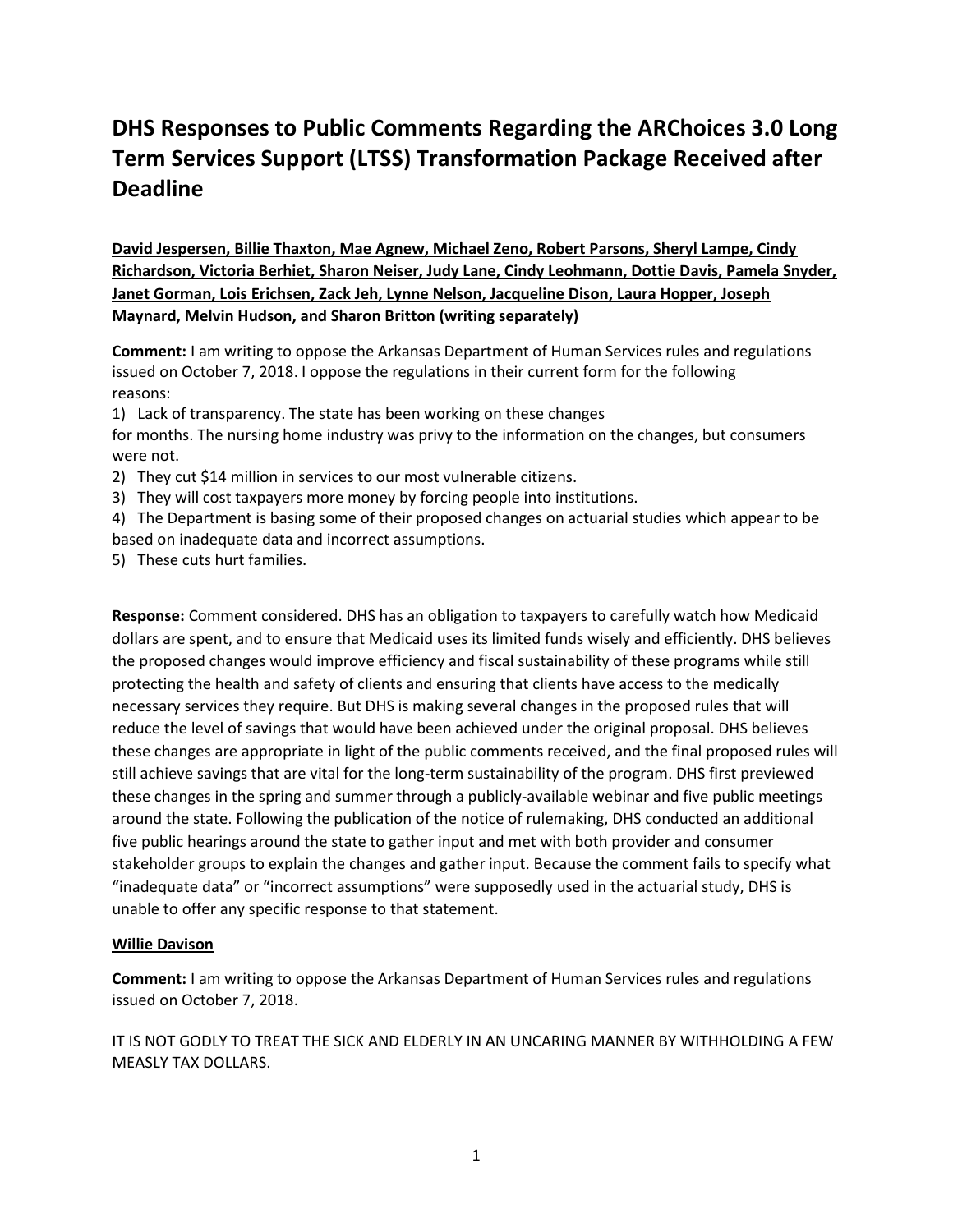THESE ANTI POOR POLITICIANS AND THIER SUPPORTERS DON'T KNOW THAT THE GREATEST COMMANDMENT IS TO LOVE GOD AND THE SECOND GREASTEST IS TO LOVE YOUR FELLOW MAN.

THIS PROPOSAL IS NOT LOVE AND IT CERTAINLY DOES NOT MAKE AMERICA GREAT AGAIN. iT MAKES AMERICA MEAN, CHEAP AND HATEFUL AS USUAL.

Response: Comment considered and accepted in part. DHS has an obligation to taxpayers to carefully watch how Medicaid dollars are spent, and to ensure that Medicaid uses its limited funds wisely and efficiently. DHS believes the proposed changes would improve efficiency and fiscal sustainability of these programs while still protecting the health and safety of clients and ensuring that clients have access to the medically necessary services they require. But DHS is making several changes in the proposed rules that will reduce the level of savings that would have been achieved under the original proposal. DHS believes these changes are appropriate in light of the public comments received, and the final proposed rules will still achieve savings that are vital for the long-term sustainability of the program.

#### Tyka Scott, Timmy Smith, and Barbara Weese (writing separately)

Comment: Please note the following comments related to the proposed rule change on AR Choices and Medicaid Personal Care Services (Ark. Code Ann. §§ 20-10-1704, 20-77-107, 20-77-128, 20-77-1304, 25- 10-101 et seq., 25-10-129, and 25-15-201 et seq.)

I oppose three major components of the proposed rate: a lack of provision for minimum wage increase; prohibition of family caregivers in agency model and unfair advantage provided to Independent Choices Program; and overly-prescriptive documentation standards (Medicaid Task and Hour Standard).

First, Milliman sampled only eight providers to develop their rate. The current Arkansas minimum wage was used as the base, and voters recently approved a significant rate increase. Providers have been told by the Department that there are no plans to revisit this rate even in light of the minimum wage increase. This increase in the administrative burden far exceeds a very modest rate increase, and many providers will be unable to shoulder this additional expense.

Response: Comment considered. Because the minimum wage increase potentially affects many types of providers across Medicaid, DHS intends to take a system-wide approach to reviewing the increase and the need for any changes to address it.

#### Comment:

Second, the proposed rule's prohibition on paid family caregivers (to the 4th degree) in an agency model only puts frail and vulnerable Arkansans at risk and impacts jobs in rural communities. For many rural Arkansans, paid family caregivers provide a lifetime to care and mitigate the need for costlier, more acute services that may or may not be available close to home. Agencies screen all employees, including family caregivers, as part of their operation. Criminal registry checks and drugs screens are completed, and all employees receive a minimum of 40 hours of training. Also, a RN provides ongoing monitoring of caregivers and beneficiaries.

The proposed rule change does not prohibit paid family caregivers in the Independent Choices Program. I feel that this is in direct opposition to the Department's statement about fraud and abuse in the use of paid family caregivers. Caregivers who are hired directly by recipients in the Independent Choices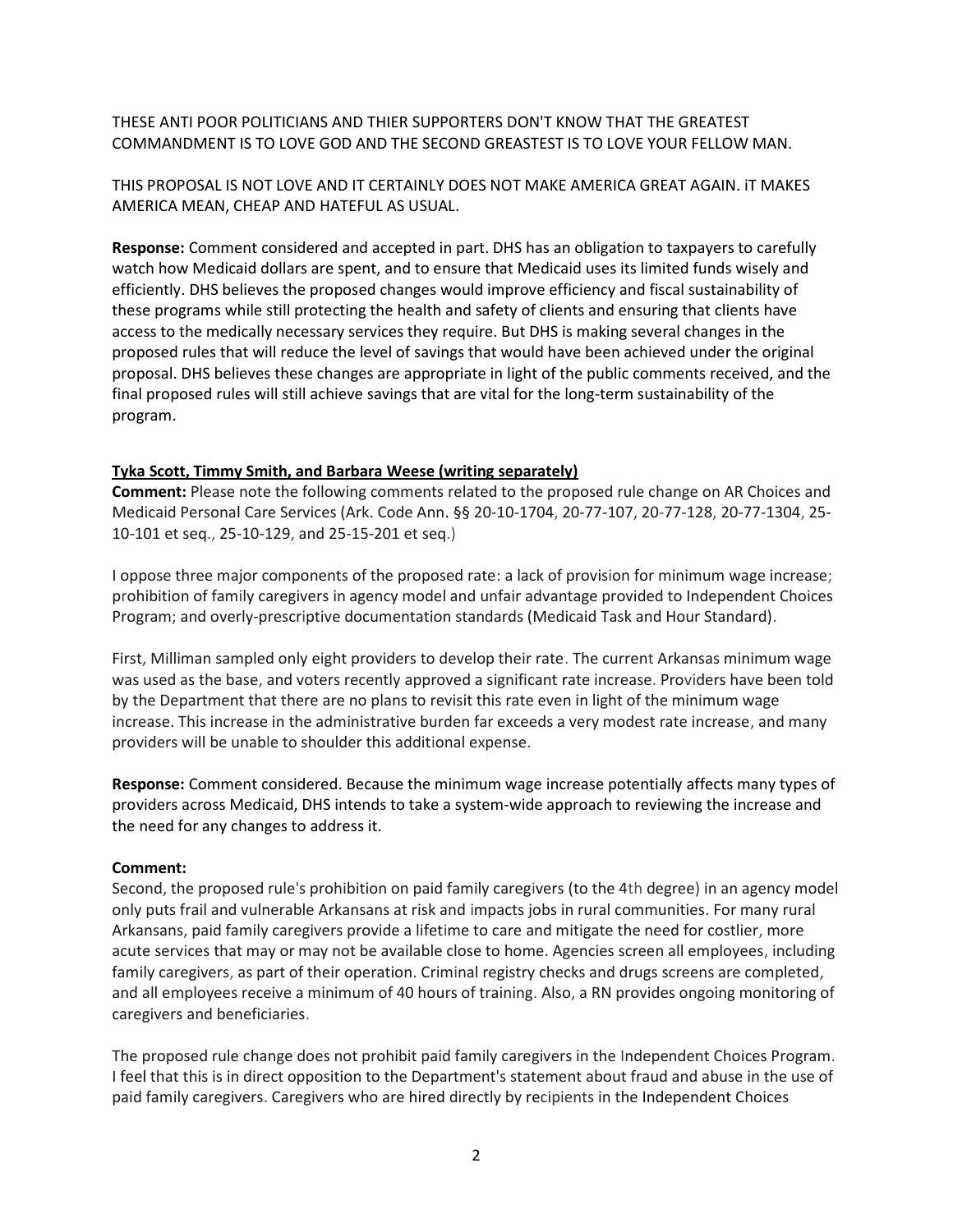program are not required to receive the same level training. There is not the same oversight by a registered nurse. Until recently, caregivers in the Independent Choices program were not required to undergo criminal registry checks or drug screens. There is considerably less oversight in the Independent Choices Program which potentially puts people at risk.

Response: Comment accepted. DHS proposed restricting the ability of family members or roommates to serve as paid caregivers to protect the integrity of the program, in recognizing the potential conflicts that can arise when Medicaid pays for services provided to a caregiver's family members. But in light of the many public comments received, DHS recognizes the potential access issues that could be created by pursuing this rule change at this point in time. DHS is withdrawing the proposed changes regarding family caregivers and roommates and will maintain the existing language in the rules.

## Comment:

Third, the new Arkansas Medicaid Task and Hour Standard appears to be prescriptive and possibly restrictive in nature of the minutes assigned to each task. Beneficiaries served in Attendant Care and Personal Care programs vary in the care needs from day to day. A Plan of Care may indicate bathing 3 times per week, but a beneficiary may be unable to bathe during one of those days. In the proposed amendment, ADLs covered under Attendant Care Services and Personal Care Services include eating but EXCLUDE meal preparation. Providers are expected to feed recipients but are not allowed to prepare the food. Even recipients of home-delivered meals may require assistance in heating, unwrapping, and preparing the food for consumption. Providers should be able to prepare food, in addition to feeding recipients, as billable services.

The proposed rule will impact Arkansans all across the state. Providers may be unable to serve Medicaid recipients. Employees of agencies may lose their jobs. Many of the items contained in the rule change do not save the state money but, instead, will cost us in the long term. Care in one's own home is often the most cost-efficient and effective way to provide services. I would ask the Department delay the majority of the proposed rule. Outside of the implementation of the new assessment process on January 1, 2019, there is no reason to rush more than 600 pages. The Department did not show due diligence in providing providers, beneficiaries, stakeholders, and the public adequate time to read through and understand the proposed changes. There will be serious impact to people across the state, and we should have time to make sure that we are doing the right thing.

Response: Comment considered and accepted in part. The Task and Hour Standards are intended only to provide an aggregate limit on weekly or monthly hours, and not to dictate the time allocated for the actual performance of each individual task. The rule language is being clarified to make this explicit. Meal preparation is not excluded, it remains covered for both personal care and attendant care.

## Darlene J Kurtz

Comment: I am writing to voice my opposition to the the Arkansas Department of Human Services rules and regulations proposal issued on October 7, 2018.

I'm against the regulations as now written because the reality is MOST people want to remain in their homes or apartments to enjoy the environment they created over their lifetimes.

Furthermore, in the long run, proposed funding cuts will result in MORE government costs by virtually forcing people to reside in institutions.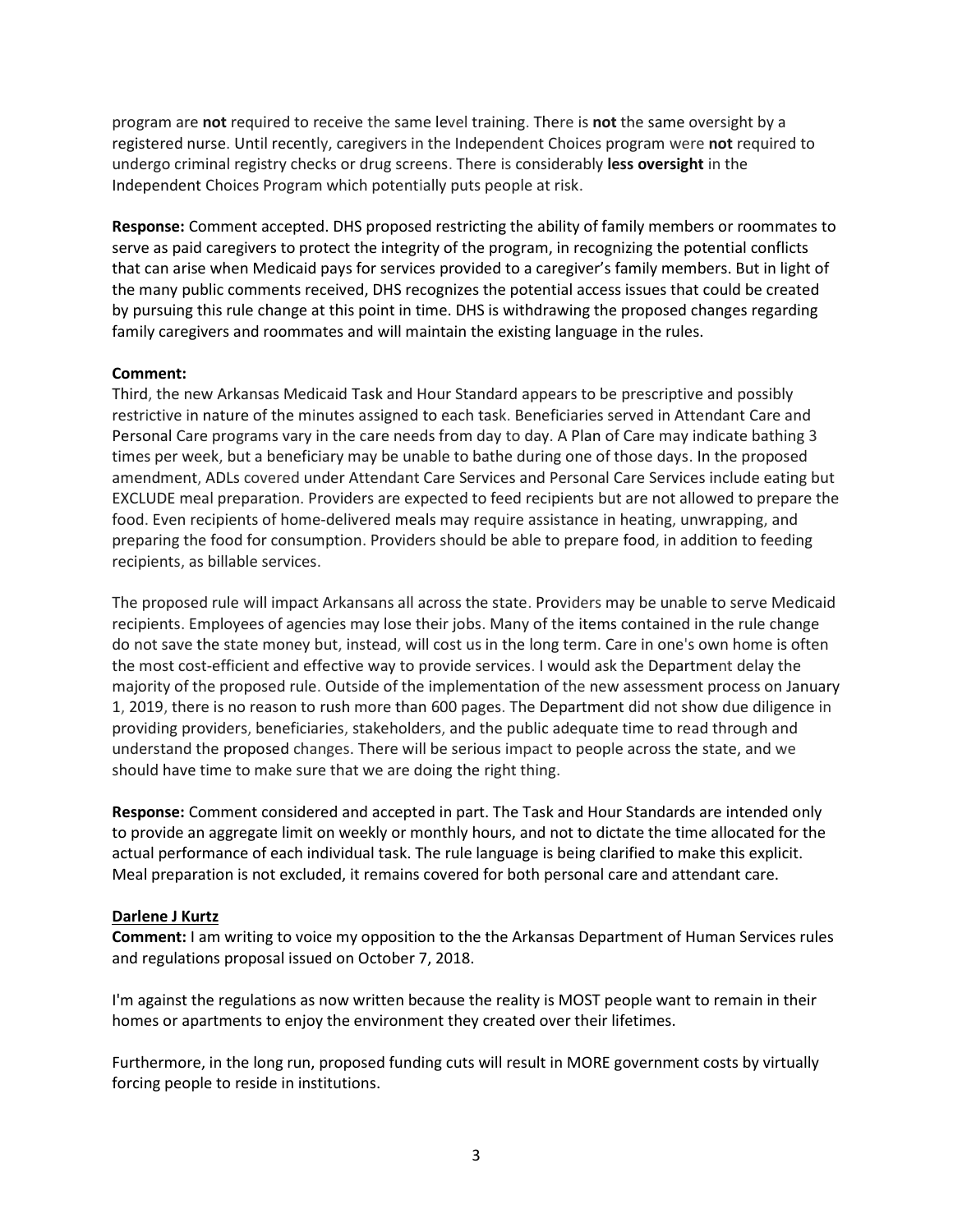And it gets worse: the larger the institution the more likely there will be a reduction in quality care and safety while costly to the general tax paying public.

A question: why is it that nursing home agencies learned of these proposed changes ahead of me, a member of the general public? I am just shy of my 70th birthday, and yes, I am paying attention to this. Proposed changes will have an impact on me and my family members, one that is distasteful and unnecessarily hurtful.

Response: Comment considered and accepted in part. DHS has an obligation to taxpayers to carefully watch how Medicaid dollars are spent, and to ensure that Medicaid uses its limited funds wisely and efficiently. DHS believes the proposed changes would improve efficiency and fiscal sustainability of these programs while still protecting the health and safety of clients and ensuring that clients have access to the medically necessary services they require. But DHS is making several changes in the proposed rules that will reduce the level of savings that would have been achieved under the original proposal. DHS believes these changes are appropriate in light of the public comments received, and the final proposed rules will still achieve savings that are vital for the long-term sustainability of the program. DHS first previewed these changes in the spring and summer through a publicly-available webinar and five public meetings around the state. Following the publication of the notice of rulemaking, DHS conducted an additional five public hearings around the state to gather input and met with both provider and consumer stakeholder groups to explain the changes and gather input.

#### Robert W. Wright, Mitchell, Blackstock, Ivers & Sneddon, PLLC

Comment: I am submitting these comments on behalf of the Developmental Disabilities Provider Association. Many DD waiver plans also have Personal Care in them. The restriction on family members serving as caregivers and the prohibition on caregivers living in the same premises as the participant will create a huge problem for providing Personal Care services. In many sparsely populated areas, it may not be possible to find caregivers who are willing to take the job and who are not a relative of the consumer. In many cases, an individual who lives in the home with the participant (often a family member) is the only choice. For many waiver clients, family members are waiver caregivers. If the family members cannot provide Personal Care as well, it will be practically impossible to find staff who will go from home to home providing two hours of Personal Care per client.

DHS has stated that this limitation is a program integrity issue. Family-member caregivers and caregivers living with participants are subject to the same regulations, restrictions, and controls as other caregivers. If there is a program integrity problem, then we urge DHS and OMIG to identify those who are non-compliant and deal with them rather than changing the policy in a way that will affect the ability to staff care for hundreds of waiver participants. We strongly urge reconsideration of this proposed rule.

We look forward to your consideration of these comments.

Response: Comment accepted. DHS proposed restricting the ability of family members or roommates to serve as paid caregivers to protect the integrity of the program, in recognizing the potential conflicts that can arise when Medicaid pays for services provided to a caregiver's family members. But in light of the many public comments received, DHS recognizes the potential access issues that could be created by pursuing this rule change at this point in time. DHS is withdrawing the proposed changes regarding family caregivers and roommates and will maintain the existing language in the rules.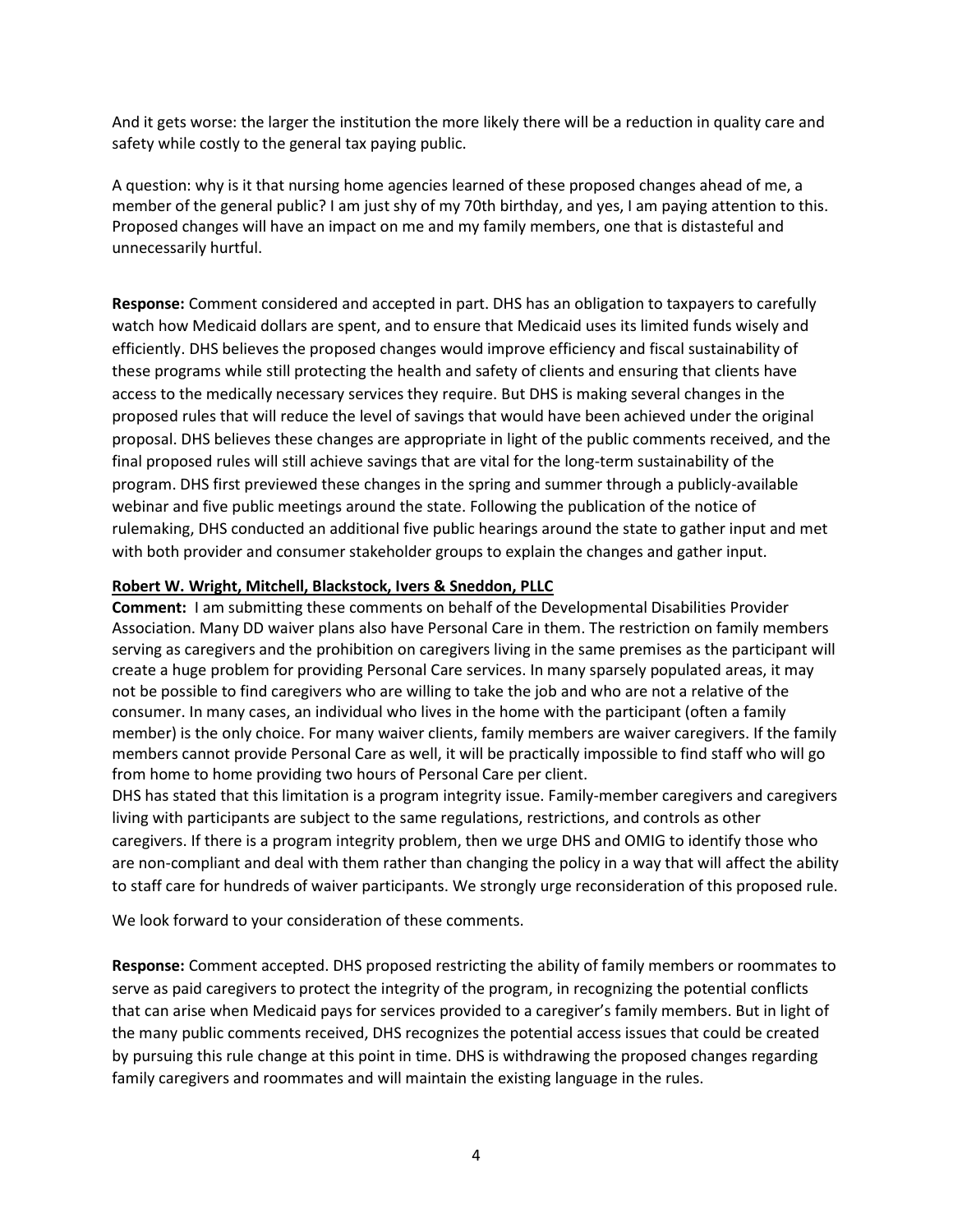## Robert W. Wright, Mitchell, Blackstock, Ivers & Sneddon, PLLC

Comment: Attached are comments on behalf of Arkansas Residential Assisted Living Association. We look forward to your careful consideration of these comments urge reconsideration of this proposed rule.

200.1.C. & D. DPSQA will certify providers and may impose a moratorium. We are opposed to giving DPSQA this authority without knowing the criteria and conditions that will govern such actions. There are already caps in place and counties with no Assisted Living Facilities in them. This action will limit the access of residents of those counties.

Response: Comment considered. The criteria for setting a moratorium are set forth in the federal regulations cited in the proposed rule.

## Comment:

200.105.B. & 211.200 The proposed rules change the current 90-day notice of change in status requirement to "immediate" notification of a change in condition. If there is only one payment tier, why are providers required to notify the state of every change? This will just create extra administrative and record-keeping burdens for providers. It is also inconsistent with the provision that the State change the care plan in fourteen days if there is a "significant" change in condition. The manual should define what constitutes a "significant" change in order to avoid providers being penalized just because of a misunderstanding.

Response: Comment considered. A change of condition may necessitate a reassessment to determine whether or not the individual still meets the functional criteria for waiver eligibility, so as to ensure that the individual receives the appropriate services best suited to protect their health and safety. By eliminating the requirement that providers submit regular reports even where has not been a change of condition, the proposed rules actually reduce the administrative burden on providers.

# Comment:

211.100.A., 211.200.3, & 250.100 Removal of the tier level reimbursement system will result in facilities "cherry -picking" residents and moving recipients out sooner than necessary due to lack of payment for services. In addition, the method the State used to determine the cost of care and the reimbursement amount is flawed. The Assisted Living industry is primarily private pay, and providers are reticent to provide information about their expenses and profits. Perhaps a more acceptable method of establishing costs and setting rates might be a percentage of charges the private market is paying. In addition, ALFs have not had to complete cost reports and do not have the expertise that other types of providers have.

A study that was done in the past showed that the cost of the physical facility influenced the cost of care more than the amount paid to aides. Assisted Living regulations have larger square footage requirements than is required for HUD efficiency apartments. In addition, there is a significant facility load that should be calculated in the cost.

There has not been an increase in Assisted Living reimbursement in three years, and now it is being proposed that the rate be cut 22% below the old rate. If this happens, it will have a devastating effect on the industry and will limit access of more disadvantaged persons needing the service. Many rural facilities may go out of business. The passage of the minimum wage amendment yesterday will place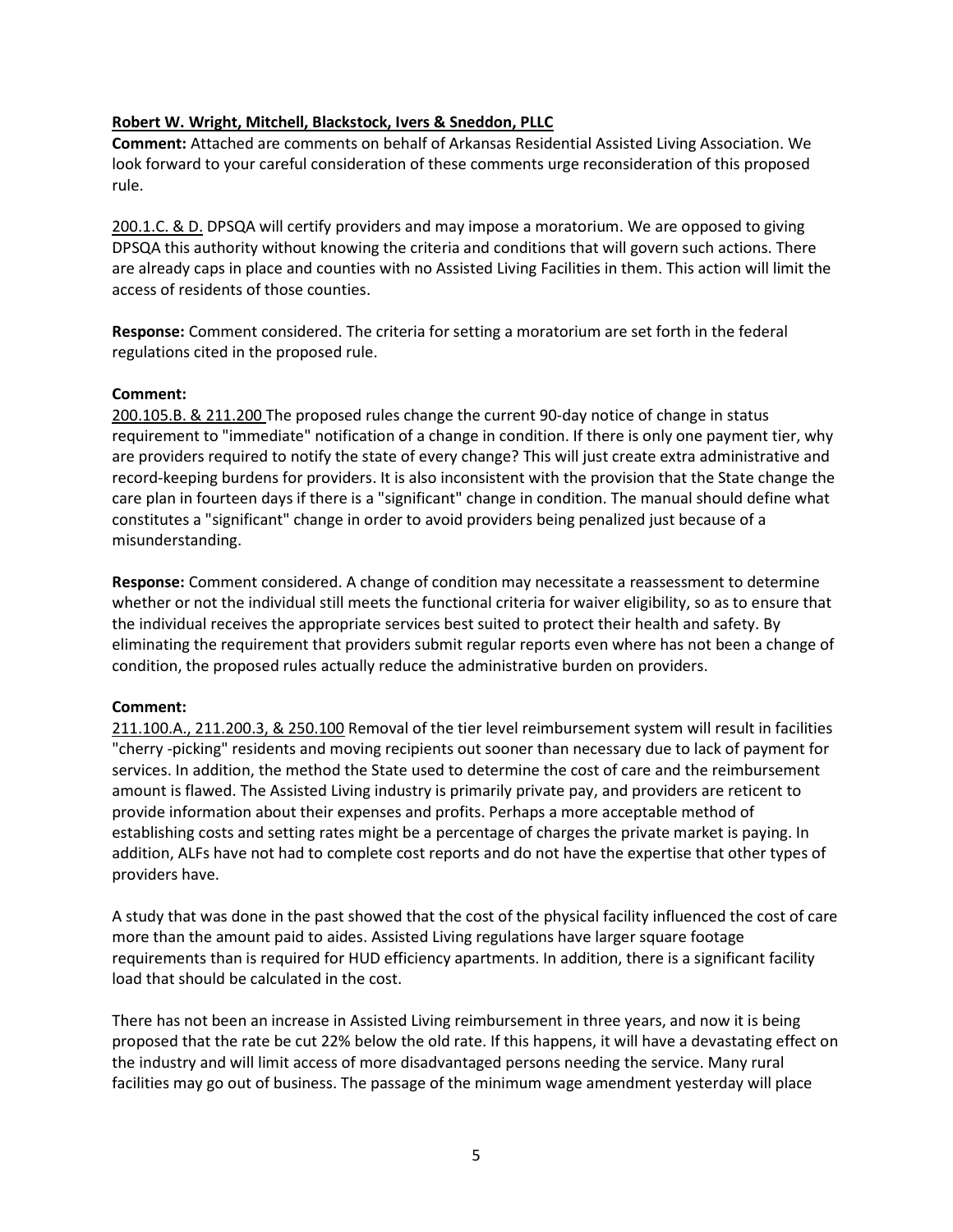additional pressure on salaries and make the impact of the rate reduction even more devastating because the wage increase will require increases all the way up the scale in order to maintain wage separation between groups of employees.

Response: Comment considered. It is not clear what this comment is referring to; neither section 211.100.A nor 250.100 relate to the tier system, and there is no section 211.200.3 in the proposed rules. There is nothing in the proposed rules that require providers to submit cost reports or other information about expenses and profits. The comment cites increased physical facility costs and facility load, but federal rules prohibit Medicaid from directly paying for room and board costs. These costs cannot be taken into account in determining an appropriate payment rate.

# Comment:

200.100 RCF and ALF providers already have to have Background Checks. They do not have to have Child Maltreatment, and RCF providers do not have to have Adult and Long Term Care Resident Maltreatment Central Registry. There has been no provision for added reimbursement for these checks which do not appear to add any significant recipient safety feature. If the Department believes that more qualified employees should be hired, Medicaid reimbursement must be increased to pay for them.

Response: Comment considered. The proposed changes provide clarification to reflect existing statutory requirements.

# Comment:

200.140, 213.120, 214.300 We see no reason to deny ALF 2 as a place of service for Medicaid Personal Care (MPC). The State has restricted the LCAL waiver to the point that it is not a viable option for many recipients in a timely manner. If an operator chooses to admit an SSI recipient under MPC until they could get a slot in the waiver, there is no programmatic justification for not allowing that.

Response: Comment considered. The current language allowing an ALF 2 facility to provide personal care services was added by mistake in the last revision of the rules, and personal care services are billed by an ALF 2 only rarely.

# Comment:

201.131 There has been no information provided about the "certification" process the Department is seeking. Without knowing what this certification process and requirements are, we have to oppose this language being added to the MPC regulations.

Response: Comment considered. Any certification requirements will be limited to what is in the rules as approved; any additional certification requirements may be added only through a later promulgation process.

# Comment:

215.200. A. The phrase "complete and accurate" is too subjective and would allow the Department to delay and send back any assessment for reasons that are not justified or related to the program. Subjective language in the manual has been used against providers selectively in the past. All requirements should be specific and include examples for guidance to providers.

B. The Department has taken the physician out of the Personal Care approval process but expects providers to make available the physician diagnoses complete with ICD 10 codes. What is the justification for this requirement? The Department has completely taken over the process, is paying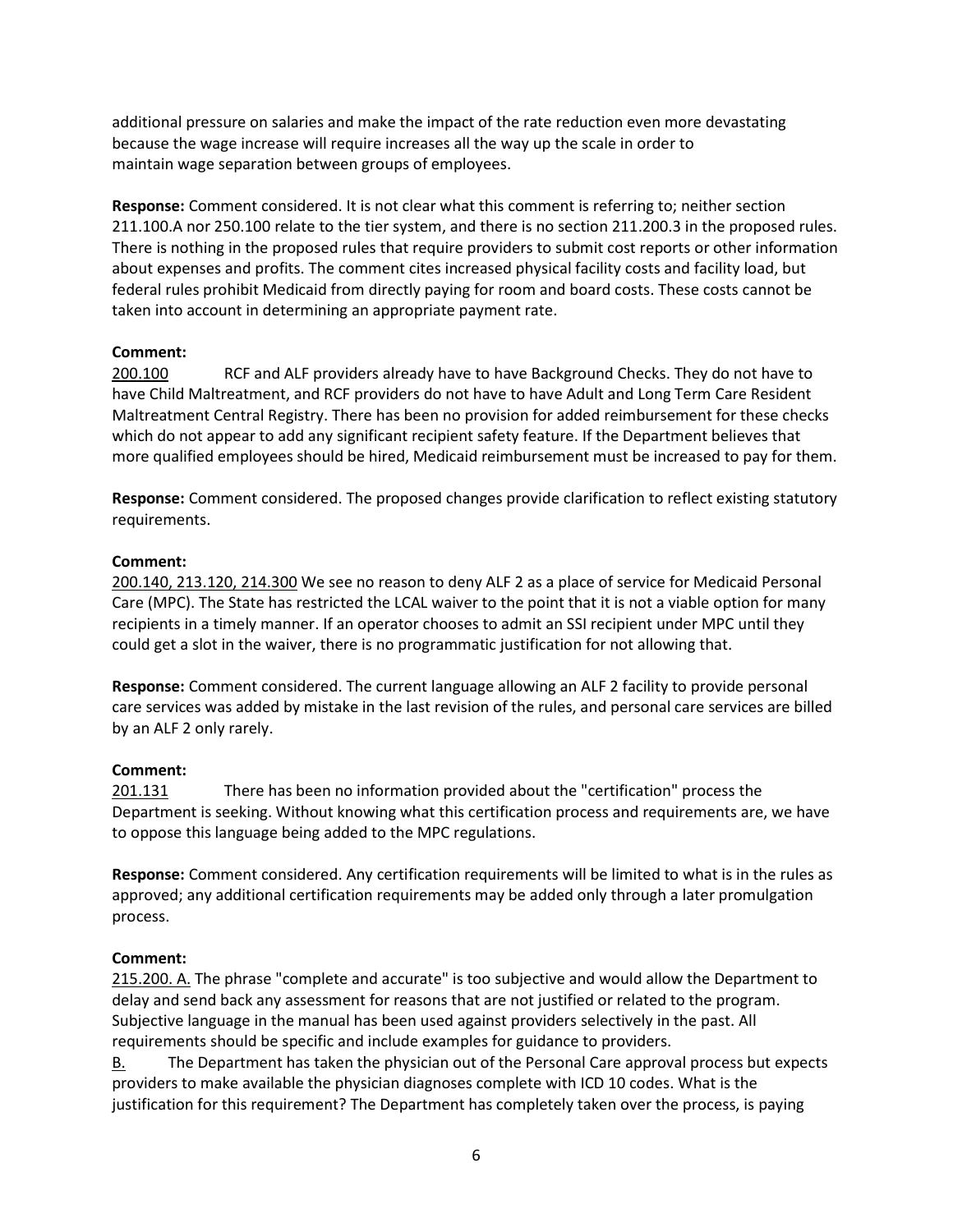other entities to determine need, and is not proposing to pay providers any more to cover the costs of providing services and meeting the administrative requirements.

Response: Comment considered. DHS will work with providers to streamline form and documentation requirements. DHS has not proposed any change related to the reporting of ICD-10 codes for personal care beneficiaries.

## Robert W. Wright, Mitchell, Blackstock, Ivers & Sneddon, PLLC Comment: GENERAL CONCERNS

NOTE: Many of the changes to Attendant Care are mirrored in changes to Personal Care. To the extent these proposed changes apply to the Personal Care proposed rules, please consider them as comments on those rules as well.

The Process. DHS published some 600 pages of rules for promulgation on October 7-8. That gives interested parties only 30 days to comment because DHS is intent on making the new provisions effective January 1. These rules were developed without any meaningful prior input by providers or consumers or other interested parties, and they run counter to the direction that every study, survey, and expert encourages-allowing individuals to stay in their home where they prefer to live (and where the costs are less). In times past, DHS has worked with these groups prior to publication. The result was less objection, if any to the regulations, and generally a better product that reflected the expertise of all parties involved. The changes in these rules will have a very significant impact on clients, providers, and families. They should not be rushed through the process to meet an arbitrary deadline without the opportunity for meaningful stakeholder review and comment. DHS should take the time to get meaningful input from stakeholders and be willing to make changes when better alternatives are available.

Response: Comment considered. DHS conducted five public meetings and a webinar that were all publicized to providers in May 2018, in which DHS outlined the concepts being considered for this package. DHS listened to the questions and input raised by providers in these hearings and took them into account in preparing the rules that were ultimately published for public comment four months later. DHS has received additional comments during the public comment period and has made numerous substantive changes to the proposed rules in response to public comments.

## Comment:

- DHS contracted with Milliman, who developed new rates for three ARChoices services. The most significant of those services is Attendant Care, where Milliman recommended an increase of twelve cents per hour. The rate calculation is riddled with assumptions, any one of which, if changed slightly, could have a significant effect on the rates. Milliman said that it received input from DHS and six provider surveys. A survey of six providers (a survey that lacked adequate specificity in how many of the entries were to be calculated) in a program as large as ARChoices is practically meaningless. Milliman's assumptions regarding salaries and benefits do not reflect the reality of many providers, who are competing with other employers to find employees. Milliman also assumed that all ARChoices Attendant Care direct care worker's time would be 100% billable, based on feedback from DAAS. This assumption reflects a total lack of understanding of the ARChoices program. Direct service employees spend time driving to clients' homes (which is not reimbursable by Medicaid but must be paid by the provider agency employer) and time on administrative tasks as well. This assumption regarding direct care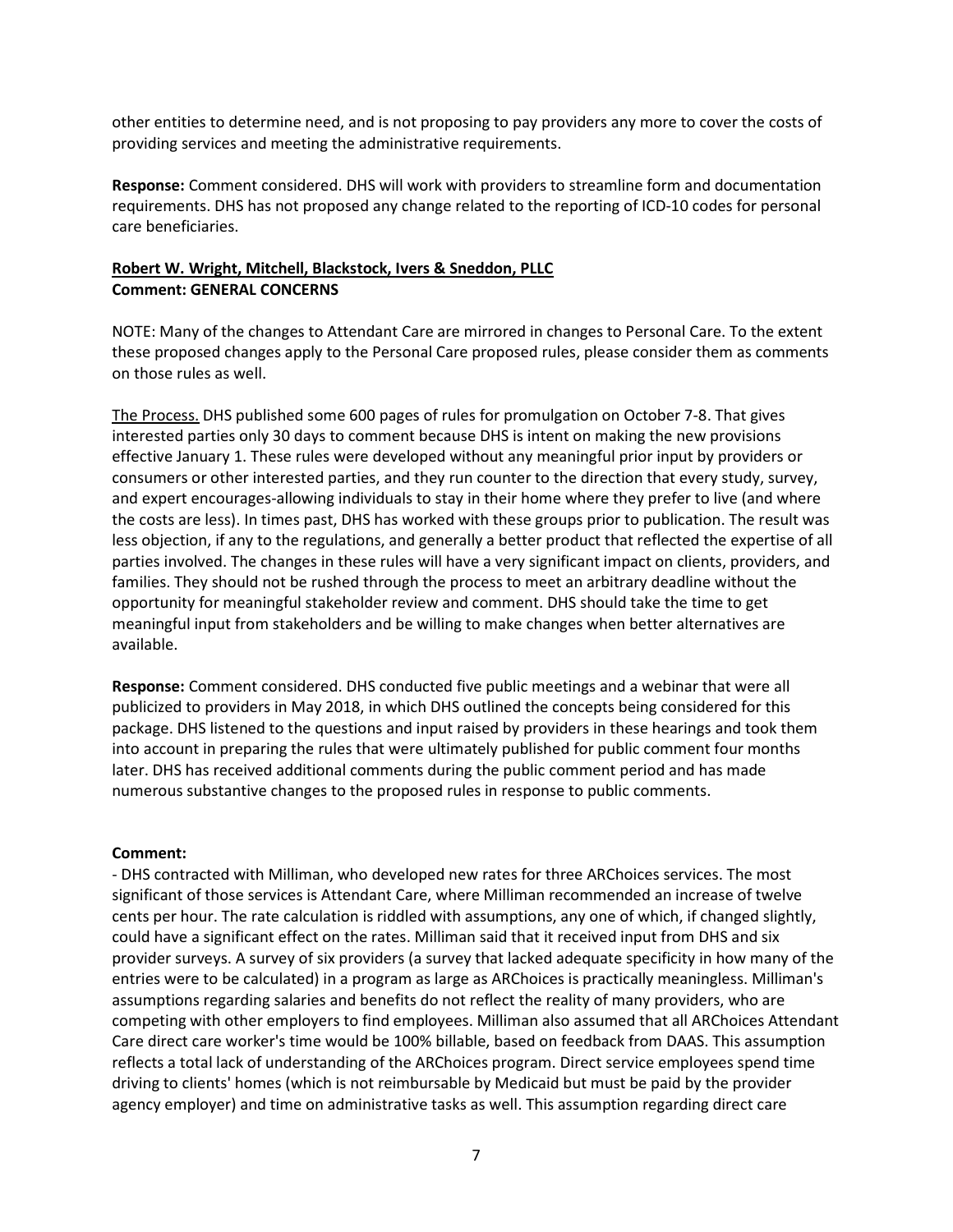workers' billable time is just wrong. The rate also does not take into account the potential for upcoming increases in the minimum resulting from the passage of the ballot initiative yesterday. DHS officials have said there is no intention to adjust the rates if that initiative does pass. The current rate is already too low, as it is based on costs that are over three years old. To now calculate a rate based on a model based on incorrect assumptions not taking into account any past and upcoming cost increases is unacceptable. Milliman's own report acknowledges that actual provider costs may vary significantly from the calculated rate and advised DHS to consider all stakeholder issues, in addition to these modeled rates, when determining the rate to implement. We support Milliman's recommendation in this regard. However, as to the rates themselves, due to the use of inadequate and incomplete assumptions, the rates are inadequate and incomplete as well. The Department's failure to adjust Personal Care rates in accordance with Attendant Care is also problematic. These rates have been kept the same as each other for almost twenty years. This makes sense because some of the services are similar, the same staff may provide both services, and some clients change from one service to the other.

Response: Comment considered. Milliman, the actuary contracted by DHS, reviewed the costs of providing attendant care services. The actuary reviewed licensing standards, regulatory requirements, BLS wage data, and other factors to determine the actual costs of providing care. The actuary then surveyed existing providers as a way to validate the conclusions reached from the data. Based on the survey results, the actuary worked with DHS to modify the components of the rate to reflect the increased personnel costs reported by providers. The final rate recommended by the actuary as reasonable and appropriate is the rate recommended in the proposed rule. DHS has repeatedly said that the agency will review the effects of the minimum wage increase across of all of Medicaid and then take appropriation action program wide, rather than look only at individual rates in isolation.

#### Comment:

ARIA and Task and Hour Standards. ARChoices clients have already seen a reduction in hours of care under the ARPath assessment that was implemented in January 2016. Now the Department is moving to independent assessments by Optum and a Task and Hours grid to determine the number of hours of Attendant Care a client may receive. Given Optum's track record with personal assessments for Personal Care, relying on them for ARChoices assessments seems like a bad decision. There has been no discussion regarding the actual impact of the assessment and Task and Hour Standards. A provider or client cannot determine on their own what the result will be. Optum has shown very little flexibility in its assessments in other programs in terms of taking special circumstances into account. We realize that the Task and Hour Standards have been used in Texas. However, we have seen no information regarding the impact that the standards will have on elderly and disabled adults in Arkansas who depend on waiver services in order to stay in their homes. The documentation requirements will result in fewer inhome services and more individuals being forced to move into a nursing home.

Response: Comment considered. DHS has not proposed using the independent assessment results to solely determine attendant care hours. DHS is proposing to completely eliminate the current system of allocating attendant care hours, the RUGs computer algorithm. In its place, DHS is recommending a system that relies on consistent statewide standards and includes an element of nurse professional judgment that is informed by objective results from an independent assessment, but also by input provided by family members and caregivers. The proposed new system, the Task and Hour Standards, includes multiple opportunities for flexibility in allocating hours, so that the end result will be tailored to the specific needs of each individual beneficiary.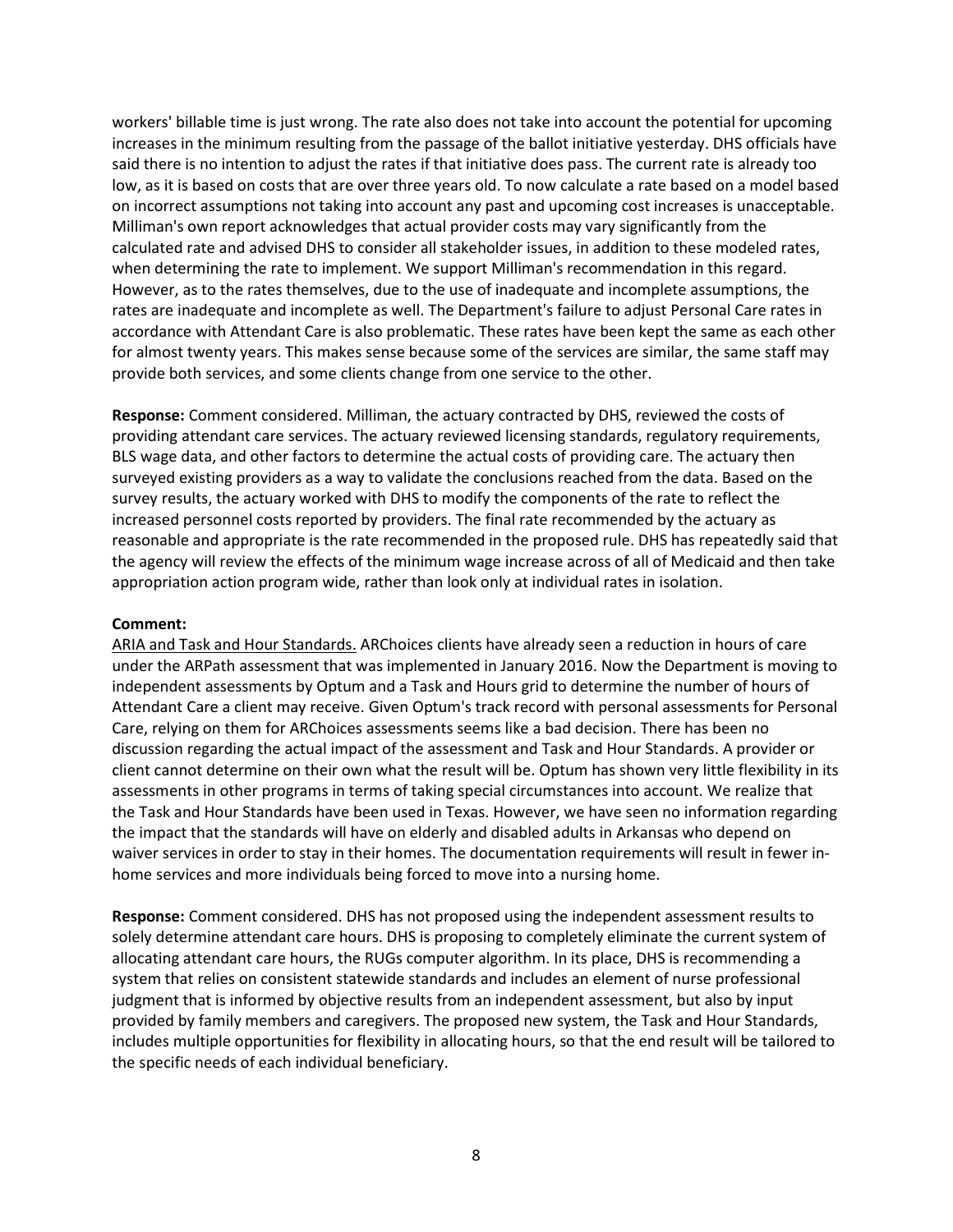#### Comment:

Individual Services Budget Once the independent assessment and Task and Hours standards determine the number of hours of Attendant Care a waiver consumer needs, the services can still be restricted by application of the new Individual Services Budgets. The Department has determined set amounts depending on which of three groups a consumer fits into, and the consumer's waiver services cannot exceed that amount even if it means the consumer doesn't get as many Attendant Care hours as the assessment and Task and Hours Standards call for. The highest ISB level was calculated based on a &action of the average nursing home costs in the state. The nursing home provider tax and the federal match on that revenue were not included, presumably because they do not represent a cost to the state. This exclusion artificially restricts the ISB amount-if the state is going to compare to the costs of nursing home care, all the costs are relevant, regardless of their source. If an individual is assessed and determined to be eligible for intermediate level of care and therefore potentially waiver-eligible, scores within the highest range of needs intensity in the Task and Hours Standards, and is found to be at the highest (Intensive) level for Individual Service Budget purposes could receive only \$30,000 per year in waiver services. That would fund just over 30 hours per week of Attendant Care and leave no funds available for home- delivered meals, PERS, or other waiver services. The proposed waiver states that if the authorized services within the ISB, other Medicaid services, and informal supports are inadequate to meet the consumer's needs, the DHS nurse is to counsel the consumer on other settings available (nursing homes, for example) or choose a different mix of services. The primary purpose of the ARChoices waiver is to allow people who can stay in their home to do so. Forcing individuals to choose between necessary assistance with activities of daily living or a full complement of meals each week should not be allowed. Requiring an individual to choose to go to a nursing home in order to receive all of the services they need is absolutely antithetical to the purpose of the waiver. We do appreciate the exception process; however, it can only be implemented for one year at most. The transition provisions are also a positive feature, but it is also limited in duration and amount. If DHS wants to move to an ISB model, they should do so in a way that maximizes consumer choice and ensures that staying in an individual's home is an option if feasible.

Response: Comment considered. The ISB amounts are based on the comparable state/federal cost for a nursing home stay; revenues related to the quality assurance fee are excluded to ensure a fair and accurate comparison since home- and community-based services do not have a comparable revenue source. Individuals will be able to access up to 64 hours of personal care services in addition to the waiver services under the ISB amount, ensuring that beneficiaries will have access to adequate care. DHS believes the proposed changes would improve efficiency and fiscal sustainability of these programs while still protecting the health and safety of clients and ensuring that clients have access to the medically necessary services they require.

#### Comment:

Waiver Slots. The new proposed waiver amendment increases the point-in-time caps for 2019 and 2020. While we appreciate this increase, there needs to be some consideration given now to the fact that the combination of the old ElderChoices and AAPD waivers is going to result in the elderly being squeezed out of the waiver. Elderly adults have a much shorter average stay on the waiver than physically disabled adults. The increased turnover in the elderly frees up slots more often, some of which are taken by physically disabled adults. Over time, this will result in more slots being filled by disabled adults and fewer by the elderly. This is an issue that should be recognized and addressed sooner rather than later.

Response: Comment considered. DHS proposed an increase in the caps based on enrollment trends and will continue to monitor these trends to make adjustments.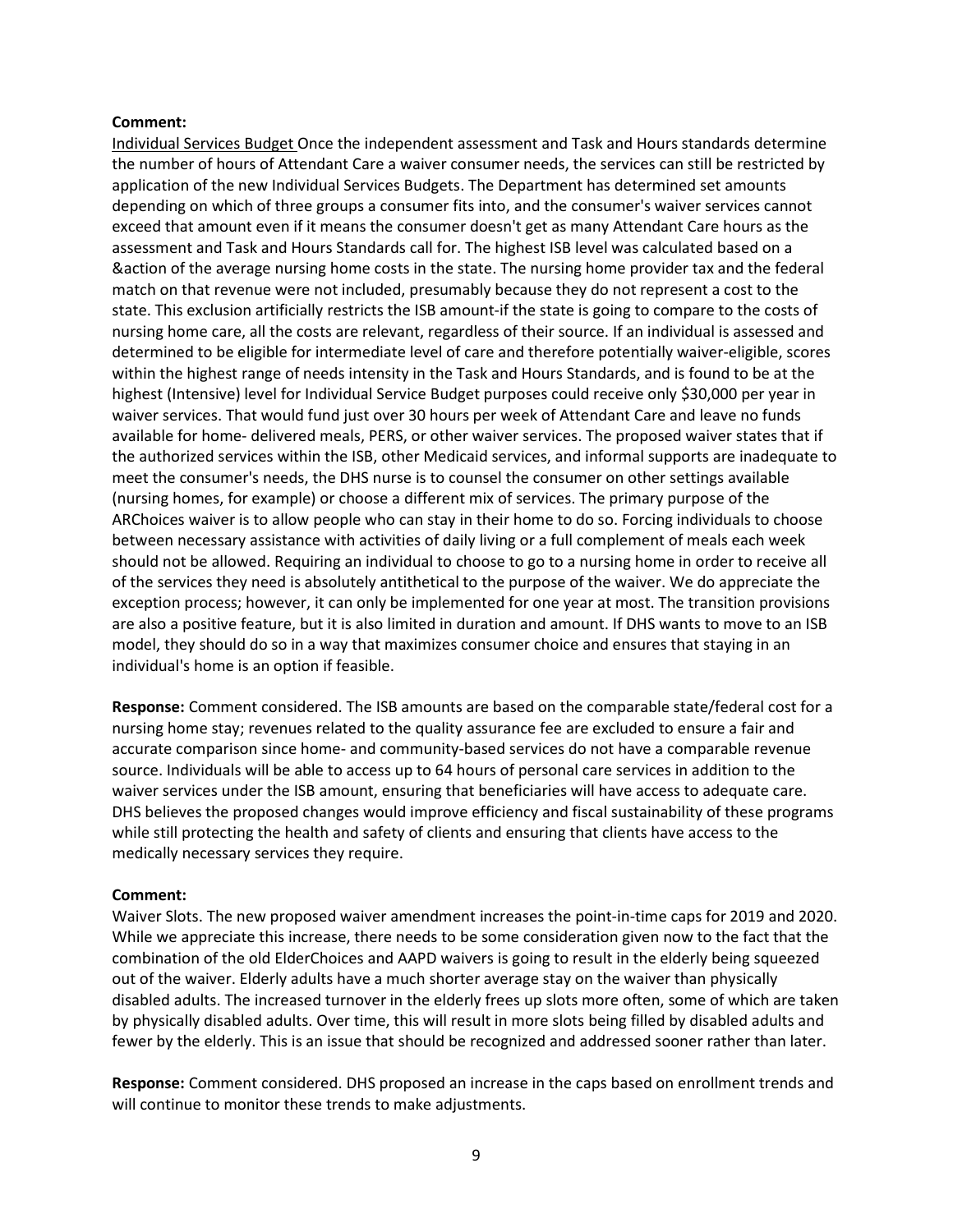## Comment:

Annual Provider Certification. Currently, most ARChoices providers are required to recertify every three years. The new regulation increases the frequency to annually. What is the purpose for this additional requirement which will just create an additional administrative burden for providers?

Response: Comment considered. All other Medicaid providers are required to re-certify annually; the ARChoices rules are being amended to bring ARChoices provider types in line with the other provider types in Medicaid.

#### Comment:

#### SPECIFIC MANUAL PROVISIONS

212.200 0.4.b. The ISB process is to assume that there will be no interruptions in waiver services due to a hospital, nursing home, or other short-term facility admission. In some cases, consumers require more care at home for a period of time after a hospital admission. Will the budget be adjusted to reflect that occurrence?

Response: Comment considered. The proposed rules permit exceptions in such instances, at section 212.200 (B)(4)(c).

#### Comment:

212.600 A.1 and A.3. The restriction on family members serving as caregivers and the prohibition on caregivers living in the same premises as the participant will create a huge problem for providing Attendant Care services. In many sparsely populated areas, it may not be possible to find caregivers who are willing to take the job and who are not a relative of the consumer. In many cases, an individual who lives in the home with the participant (often a family member) is the only choice. DHS has stated that this limitation is a program integrity issue. Family-member caregivers and caregivers living with participants are subject to the same regulations, restrictions, and controls as other caregivers. If there is a program integrity problem, then OHS and OMIG should identify those who are non-compliant and deal with them rather than changing the policy in a way that will affect the ability to staff care for hundreds of waiver participants.

Response: Comment accepted. DHS proposed restricting the ability of family members or roommates to serve as paid caregivers to protect the integrity of the program, in recognizing the potential conflicts that can arise when Medicaid pays for services provided to a caregiver's family members. But in light of the many public comments received, DHS recognizes the potential access issues that could be created by pursuing this rule change at this point in time. DHS is withdrawing the proposed changes regarding family caregivers and roommates and will maintain the existing language in the rules.

## Comment:

213.210 The list of IADLs restricts meal planning and preparation to meals consumed only by the participant. This is an unreasonable and unworkable restriction. Medicaid is not buying the food, so there is no additional cost if a waiver consumer shares a home with someone who is not a waiver consumer. In many cases, it is just as easy to cook for one as for two, and requiring this separation of meals will not be practical in some situations.

The restriction that Attendant Care excludes cleaning any space that is shared by the waiver participant with one or more adults are able to perform housekeeping in those areas. Does this mean that if a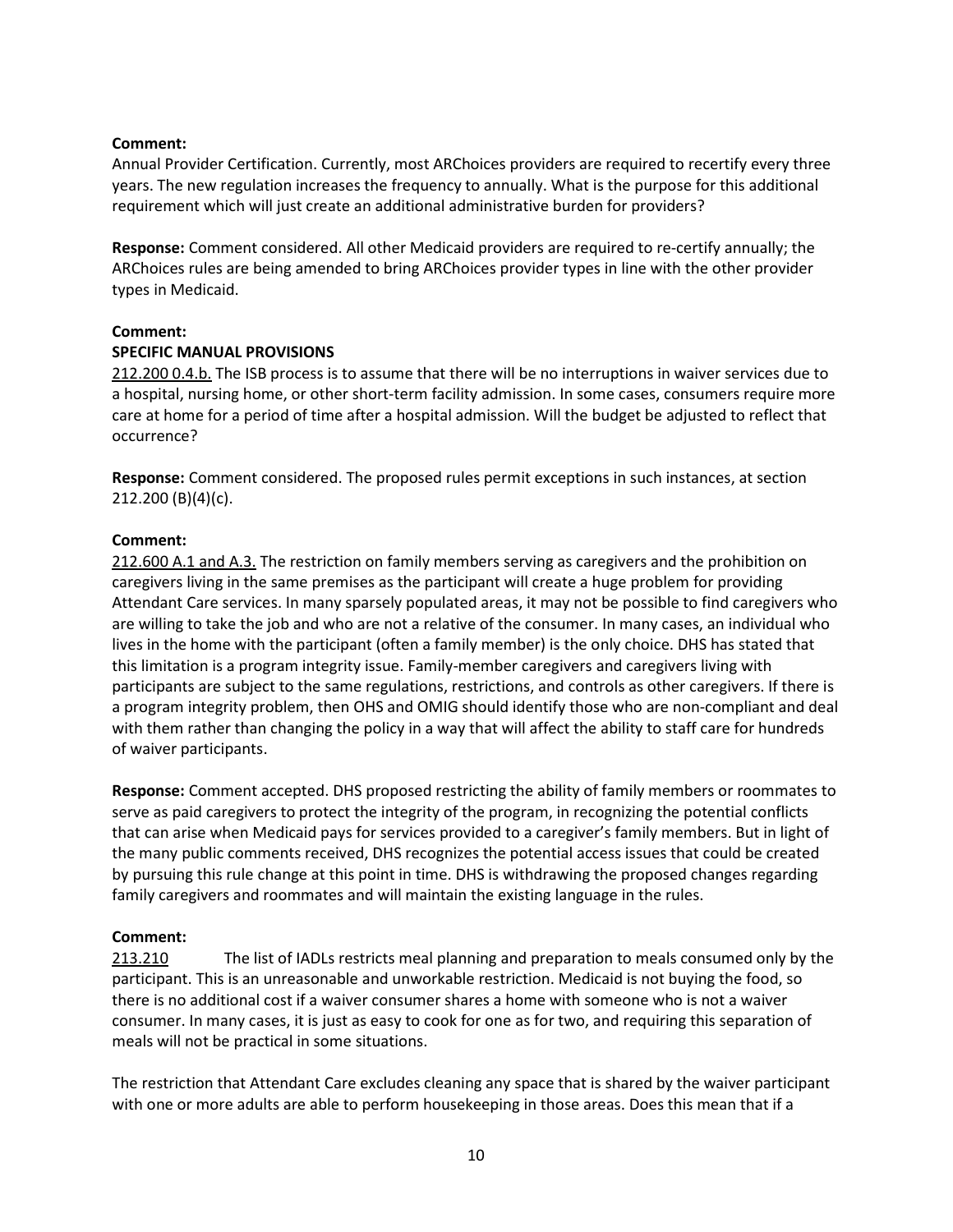husband is on the waiver and his wife is not, the Attendant Care worker may not do any cleaning in their single bedroom or bathroom or kitchen? Again, this restriction is impractical in many situations.

The elimination of traveling as an Attendant Care service will be a hardship for some waiver participants. Many waiver participants benefit cognitively and emotionally from the companionship and socialization of their Attendant Care provider. Prohibiting this as a billable Attendant Care service will have a negative impact on participants, particularly those who live alone and receive few if any visitors other than their Personal Care attendant.

213.240 Again, the restriction against relatives providing environmental accessibility adaptations or adaptive equipment is impractical. In many cases, the only person available to do these small jobs is a family member. If there are concerns regarding abuse, then DHS and OMIG should investigate and address those concerns rather than impose an unworkable new policy.

Response: Comment considered and accepted in part. Medicaid funds may not lawfully be used to pay for services for non-Medicaid beneficiaries. The proposed rules exclude coverage for cleaning of shared spaces only if the residence is shared with an adult who is physically able to clean the shared spaces. With regard to the family restriction of 213.240, please refer to the response to the comment above.

## Comment:

213.311 and 213.323 Are volunteers in programs that provide home-delivered meals required to get a criminal background check and registry check?

The additional checks in addition to the criminal background check currently done on employees who deliver ARChoices meals to clients in their homes will increase costs to providers and delay the hiring process. The checks for the child maltreatment registry, the CAN/employment clearance registry, and the LTC facility resident maltreatment registry seem to be excessive in that home- delivered meal providers do not deliver to children or long-term care residents and do not use CNAs to deliver meals.

Providers who deliver meals are required to use a menu approved by a registered dietitian, have a current health department inspection, and have a current food permit. All of these regulations are reviewed and audited yearly. Requiring annual certification by DPSQA will just add another expense and administrative hurdle for providers who are already well-regulated.

213.323 K. Meal providers receive care plans that have the total number of hours for Personal Care and Attendant Cate but not the frequency of services. The meal provider (which may be a different entity) would have to call the Personal Care and Attendant Care provider to find out how many days the client is receiving those services. This will be an administrative burden on both providers to require this communication, and it will represent an additional cost with no increase in an already inadequate reimbursement rate to cover the cost.

213.700 The same issues apply to relatives providing respite care as already discussed above.

Response: Comment considered and accepted in part. The criminal background and central registry check requirements mirror the requirements of state law. Ark. Code Ann. § 20-38-101(3)(A) exempts volunteers from the definition of "employee" for the statutory requirement. Existing rules already require certification for home-delivered meal providers, the only change in the proposed rules is changing the name of the DHS office with responsibility for certification. Meal providers will be apprised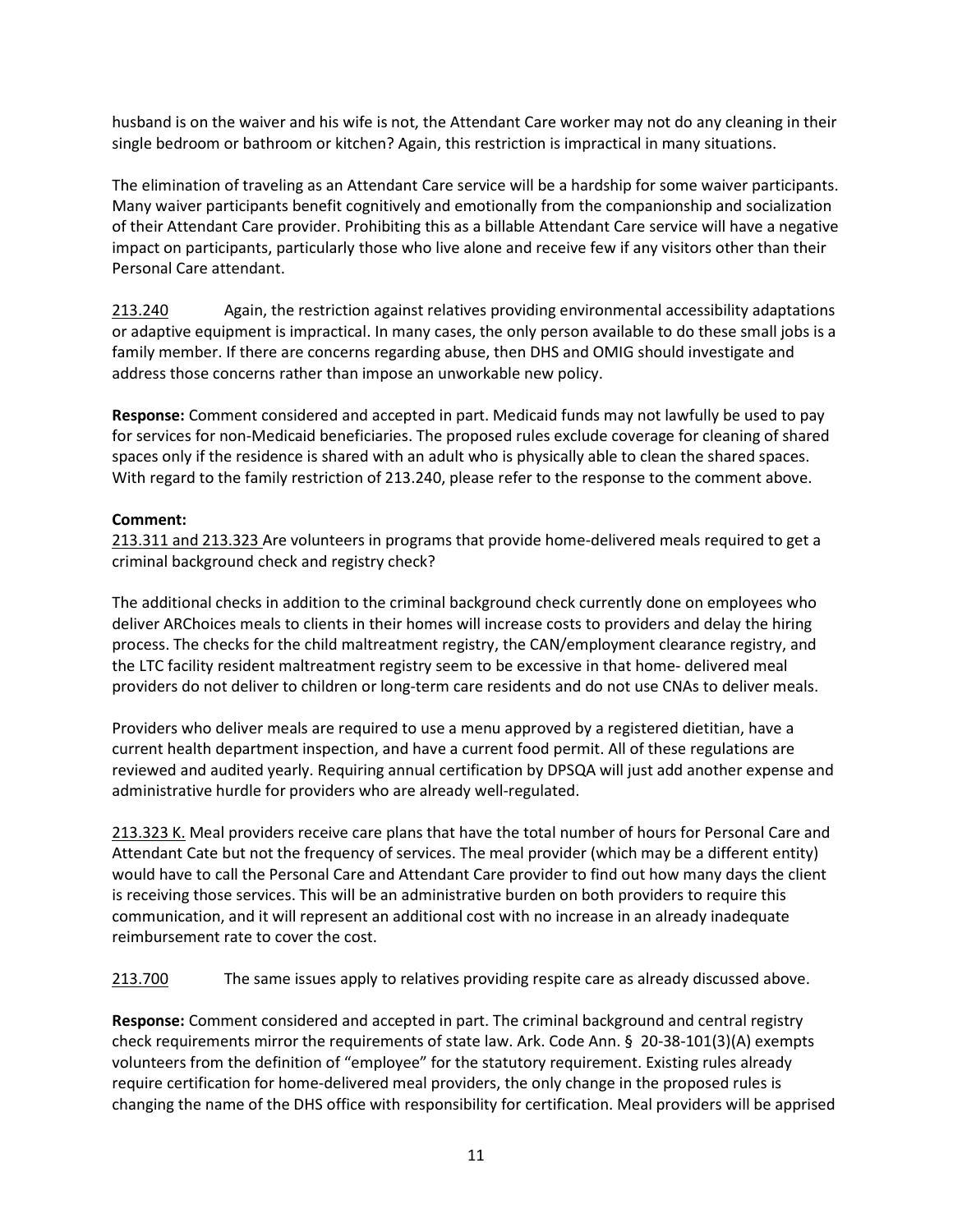of the frequency of personal care/attendant care through the service plan. With regard to the family restriction of 213.700, please refer to the response to the comment above.

James Smith, Virgil Howard, Arnold Wilcox, Judith Roberson, Betty R. Owens, Barbara Hedges, Ruby Lunsford, Ervin Holland, Alice Keener, Betty Williamson, Lynda D. Mead, Linda Rowe, Bonnie Heavener, Sallie Riggins, Claudene Eisely, Andrea Bosch, Phyllis Simon, Fred E. Eisely, Sheila M. Schumacher, Evaughn Ralls, Martha Edwards, Jo Eldridge, Crystel Vaughn, Sharon E Mannon, Lorelei Meador, Janet Roberts, Charles Roberts, Thomas D. Meador, Johnnie Faye Kinkade, Roberta L. Williams, and Winfred E. Gerber (writing separately)

Comment: I recognize that as the Leader of one of Arkansas' largest and most diverse departments, you have a very difficult job. As that leader it is time for you to step up and do something to correct the huge mistakes being proposed by the Division of Aging and Adult Services.

The unduplicated waiting list established to put order into the backlog of applicants for the Living Choices Waiver is effectively preventing many deserving frail elderly from participating in the program that is designed to meet the stated mission of the Department of Human Services.

The proposed rule changes published by this Division will, ultimately, completely destroy the Living Choices program over time and seriously damage many of the other programs designed to accomplish the goals of the Department's Mission statement. I sincerely hope this is simply a misguided attempt to improve services to the aging population of Arkansas and not a deliberate attempt to shut it down to save a few dollars to be spent elsewhere. In either case you will soon have to make major changes to your Department's Mission statement.

The Oaks in Mena is a prime example of severe damage already being done to a facility that, since its beginning, has continuously performed on an above average level. Until the waiting list became overburdened, The Oaks maintained a very high occupancy level with a waiting list for entrance into the facility. Over the last six months The Oaks has lost eight Living Choices Waiver residents. This has resulted in monthly income loss of approximately \$14,000.00 and the necessity to draw upon required reserves to make payroll obligations. You can readily see this is unsustainable. The end result is loss to the community of 25 jobs, and a beginning displacement of 30 frail elderly residents with questionable adequate placement in locations that meet requirements of your Mission statement.

Cuts to the reimbursement rates is simply devastating to any facility whose financing requirements dictate the admission of low-income residents only. Those facilities have no control over pay rates as do private pay facilities. The proposed reimbursement rate for Living Choices participants is below the cost of providing services to those residents. The fact is that cost-of-living increases to keep up with inflation stopped in 2014 even though cost of operation has continued to rise. Food costs, insurance rates, and maintenance costs are just an example of rises that must be dealt with to keep going.

## PLEASE EXERT YOUR LEADERSHIP INFLUENCE TO CORRECT THESE DEVASTATING MISTAKES.

Response: Comment considered and accepted in part. The current assisted living rate for Medicaid clients is based on a rate that was set 16 years ago and then repeatedly increased automatically. The current rate is now markedly higher than the per diem rate of surrounding states, and more importantly, the rate does not have any evidentiary basis to show that it is reasonable and appropriate. CMS, the federal authority that authorizes the Living Choices waiver program, has directed Arkansas to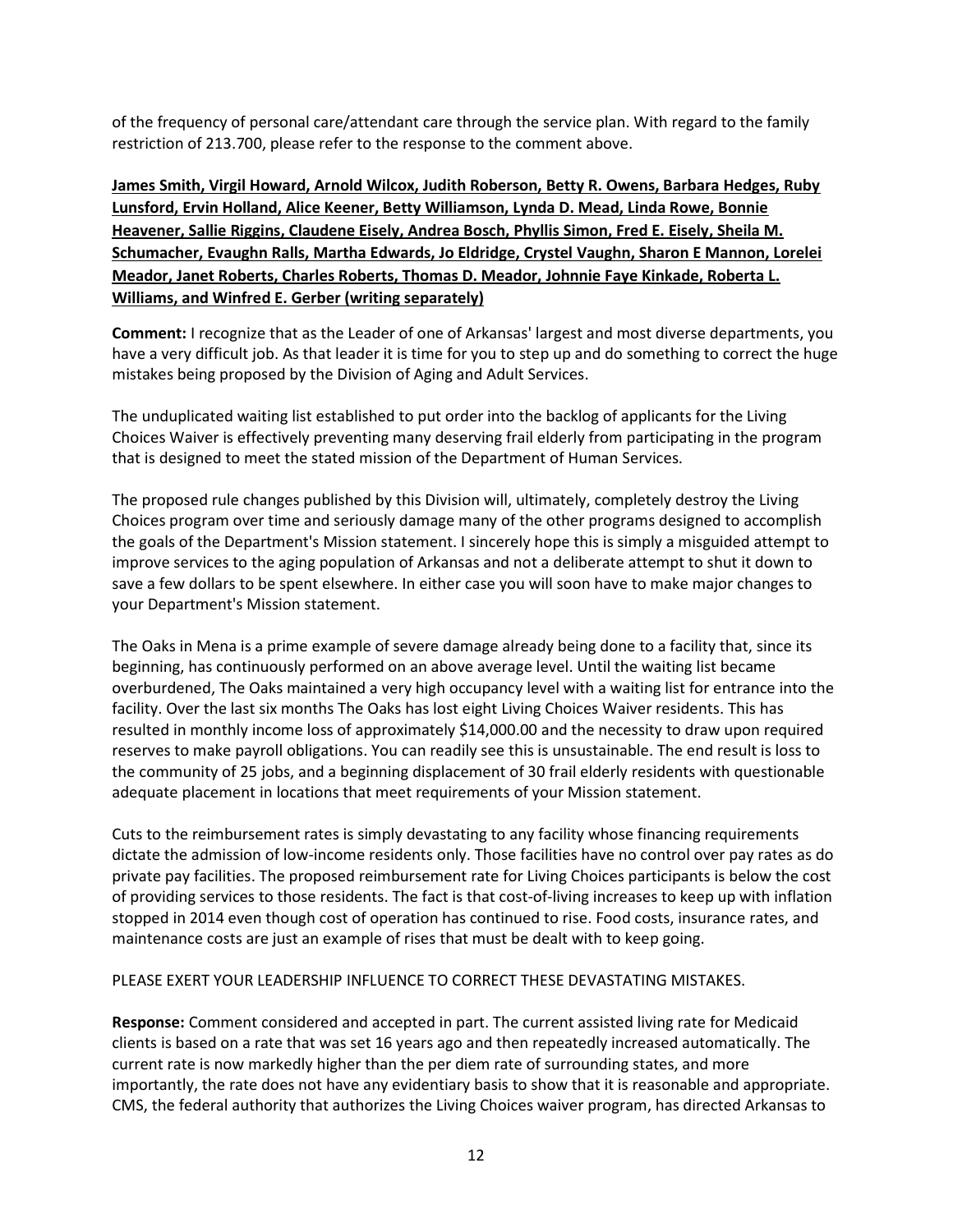develop an evidence-based approach to its assisted living rates. When CMS approved the renewal of the Living Choices waiver program in 2016, it was on the condition that DHS would implement a rate that was based on evidence and actuarial soundness. This summer, DHS had an actuary review the costs of providing assisted living services, and that actuary developed a recommended rate. The recommended rate does not include amounts for food costs, insurance rates, or maintenance costs, because federal rules prohibit Medicaid from paying for room and board costs for assisted living beneficiaries. The rate recommended by the actuary as reasonable and appropriate is the rate recommended in the proposed rule. DHS recognizes that moving to a supported rate on January 1, 2019, will create significant difficulties for providers, and the proposed rule is being modified to phase-in the rate over time, giving providers time to adapt while still achieving savings.

## Lisa Masters

Comment: The Arkansas Dept. of Human Services is currently preparing a new five-year plan for Medicaid eligibility requirements and Medicaid funds disbursement.

Proposals that have been published and distributed for public comment will have a potentially disastrous effect on all Medicaid services, most especially on the assisted living services currently offered to the Medicaid eligible frail, elderly Arkansas residents.

When The Oaks at Mena was built, financial entities required the facility to serve only those who meet the annual income limits published by HUD. At that time, State officials with the Dept. of Human Services assured the Ouachita Senior & Retirees, Inc. that the Medicaid waiver program, also known as the Living Choices Assisted Living Waiver Program, would be available to residents of The Oaks at Mena for the duration of the 30-year financial obligations to the financing agencies.

Since that promise was made, OHS has continued to approve new facilities for Medicaid Living Choices funded services and continues to approve elderly patients for the Living Choices Waiver. This has resulted in a gross underestimate of the numbers of Medicaid eligible applying for the services.

The DHS answer was to establish a cap on the number of unduplicated waivers that would be active in any given year and a waiting list on which anyone who was approved for the Living Choices Waiver would be placed to wait for a slot to open. This list is to be updated only once each year. This simply means that if a slot is opened due to a recipient leaving the program that slot remains empty until the system is updated at the beginning of the next year.

This arrangement has inflicted serious damage to the successful operation of The Oaks at Mena. During this year, eight residents have been lost and our next waiver eligible applicant is number 116 on the waiting list. This means that our eligible waiver applicants have very little chance of actually being awarded an active waiver by the beginning of the new year. The loss of monthly income to The Oaks at Mena currently is approximately \$14,000.00 per month. This condition is unsustainable for continued operation.

Response: Comment considered and accepted in part. DHS could not have promised that the Living Choices program would be available for 30 years, because Living Choices is a Medicaid waiver that is limited to 5 years, and any renewal of the waiver requires federal approval. Under current rules, DHS must approve new providers that meet the waiver requirements, and DHS must continue to admit new beneficiaries who meet eligibility requirements, subject to the caps on participation. These participation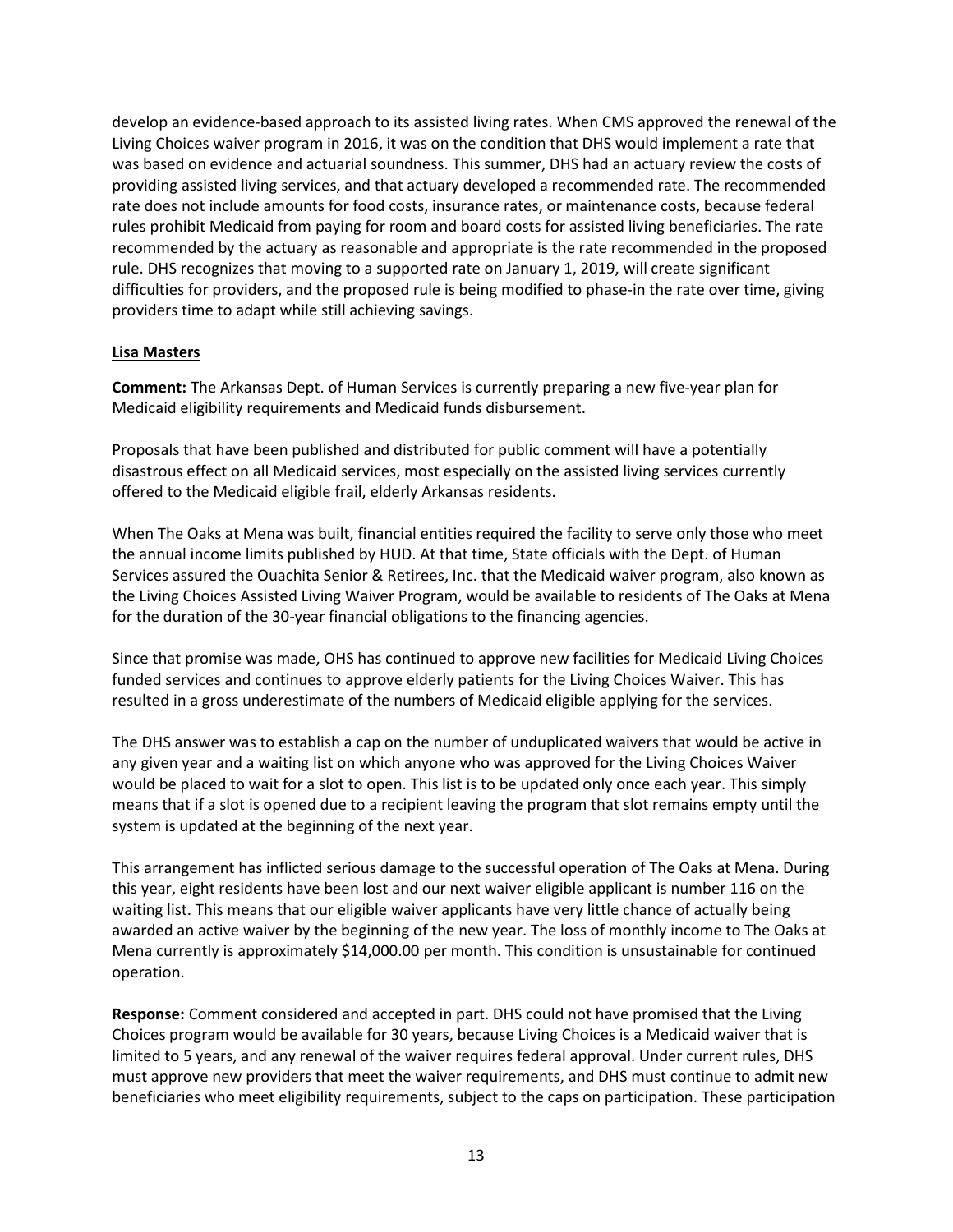caps are not new; the Living Choices waiver has been capped since its inception. DHS has modified the proposed rules to increase the cap numbers so that waiver slots may be reused through the year and will not have to be held open until the following year.

## Doyle Beck, Lorene Beck, Sue Babel, and Sheila M. Schumacher (writing separately)

Comment: First, I would like to commend you for many of the changes you have initiated to make Arkansas a better place in which to live. There is one area, however, that disagreement with your efforts to effect change must be noted. That area is the proposed changes to the rules for administration of the Medicaid waiver programs. As pointed out in a recent meeting in your office, these changes will have a disastrous effect on services to many Arkansas citizens, especially the frail elderly.

Research studies relating to the reimbursement rate for various waivers is obviously false and misleading. Using the Living Choices Waiver as an example this rate was set nearly ten years ago with annual rates being changed in pace with social security. The rate adjustments stopped in 2014 and no reimbursement rates have been adjusted since that time, although inflation has continued to affect the cost of doing business. The rate cut of nearly 22% proposed by DHS will have a devastating effect on all assisted living facilities whose residents are served by the Living Choices Waiver. A prime example is The Oaks at Mena whose rating with DHS has been well above average since it began operations. The tax credit funding model under which The Oaks operates dictates that only low-income residents may be served. The cost of operation has risen considerably since The Oaks opened. The insurance which is required by the funding agencies doubled this year alone from \$6,000.00 to \$12,000.00 along with raises in food costs and maintenance costs to list just a few of the raises.

The waiting list initiated to bring order to the overload on the cap placed on waiver recipients has become a serious log jam to The Oaks continued success. In the last six months this facility has lost eight residents without any chance of maintaining our resident census. This translates to a monthly loss of income of nearly \$14,000.00. Totally unsustainable. The Oaks is currently requesting the use of reserve funds to make payroll each pay period. This puts the facility out of compliance with ADFA regulations until reserves can be brought back up to the required level.

Economic Joss to Mena economy of TWENTY-FIVE jobs and displacement of 30 RESIDENTS is serious not only to the welfare of the residents but also to the economy of the small rural community of Mena.

Without your immediate action to correct this very serious problem the damage to the community will be long lasting since we don't receive much of the economic benefits of State government enjoyed by more populated areas of Arkansas.

Response: Comment considered and accepted in part. The current assisted living rate for Medicaid clients is based on a rate that was set 16 years ago and then repeatedly increased automatically. The current rate is now markedly higher than the per diem rate of surrounding states, and more importantly, the rate does not have any evidentiary basis to show that it is reasonable and appropriate. CMS, the federal authority that authorizes the Living Choices waiver program, has directed Arkansas to develop an evidence-based approach to its assisted living rates. When CMS approved the renewal of the Living Choices waiver program in 2016, it was on the condition that DHS would implement a rate that was based on evidence and actuarial soundness. This summer, DHS had an actuary review the costs of providing assisted living services, and that actuary developed a recommended rate. The recommended rate does not include amounts for food costs, insurance rates, or maintenance costs, because federal